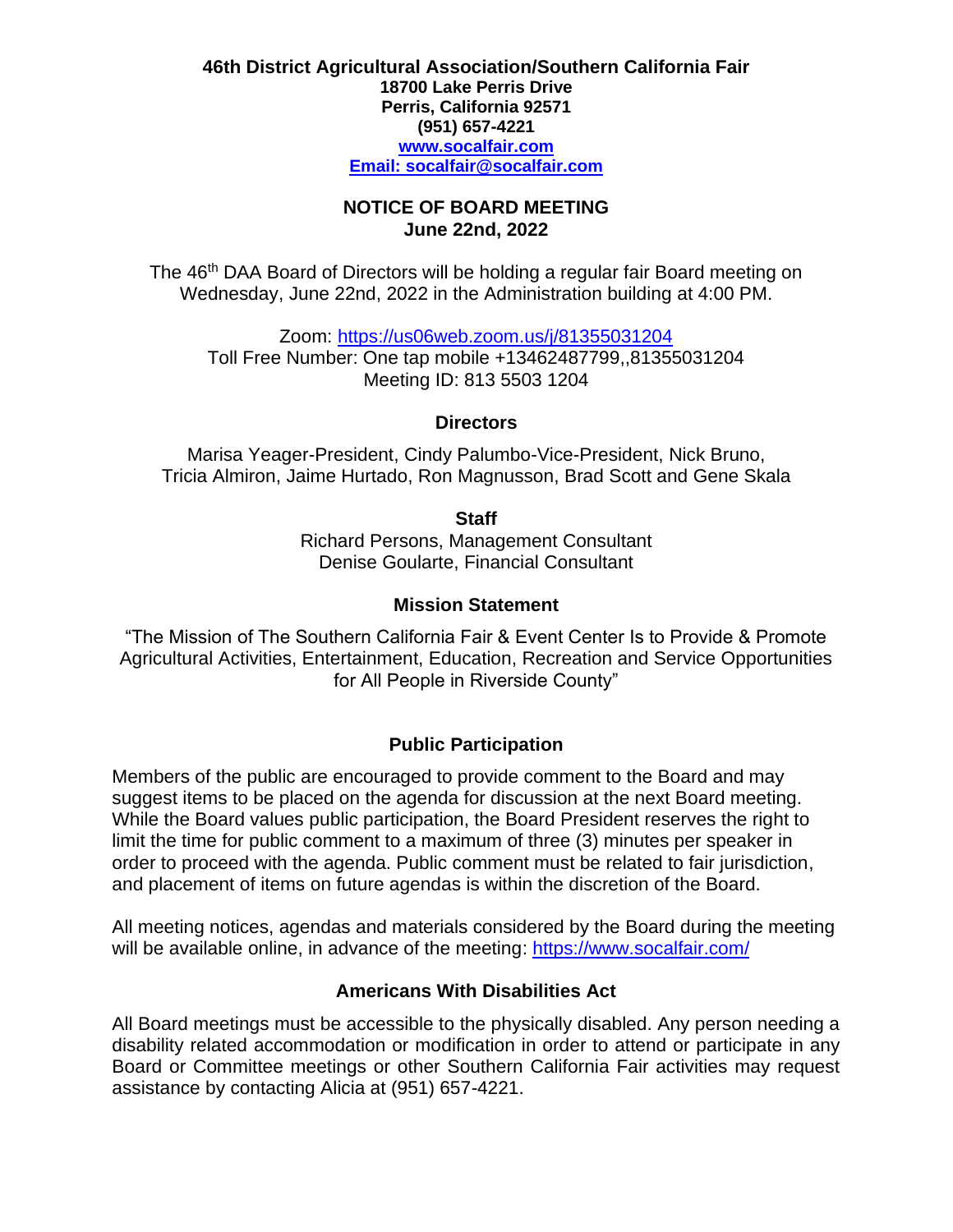46th District Agricultural Association Southern California Fair June 22nd, 2022 • 4:00 PM

#### **BOARD MEETING AGENDA**

## Administration Building Board Room **June 22nd, 2022**

Zoom:<https://us06web.zoom.us/j/81355031204> Toll Free Number: One tap mobile +13462487799,,81355031204 Meeting ID: 813 5503 1204

All matters noticed on this agenda may be considered for action. Items listed on the agenda may be considered in any order at the discretion of the Board President. Any item not so noticed will not be considered or discussed. Per CDC and State of California requirements, masks will be required to attend this meeting.

**1) CALL TO ORDER**

## **2) PLEDGE OF ALLEGIANCE**

**3) ROLL CALL OF DIRECTORS:** Directors Present, Directors Excused A motion and second is requested to excuse the absence of any Directors under this agenda item.

## **4) INTRODUCTION OF GUESTS & STAFF**

## **5) PUBLIC COMMENT ON ITEMS NOT ON THE AGENDA**

In accordance with state law, the Board will not comment or otherwise consider Public Comment matters until and unless such items have been properly noticed on a future meeting agenda.

**6) CLOSED SESSION** The Board is authorized to enter closed session to discuss personnel matters (Gov. Code § 11126(a)(1)), and pending litigation with the Attorney General's Office (Gov. Code § 11126(e)(1)).

a) 46th District Agricultural Association v. APEX, LLC.

**7) RECONVENE OPEN SESSION** Report of any action taken during Closed Session

## **8) CONSENT AGENDA** *(Discussion/Action by Board)*

All matters listed are considered by the Board to be routine and will be approved in one motion unless Directors request a specific item be considered separately.

a) Review and Approval of May 25th, 2022, Board Meeting Minutes

## **9) NEW BUSINESS** (Action required)

- a) Review and Approval of May 2022 Financials
	- 1) Balance Sheet
	- 2) Profit and Loss Statement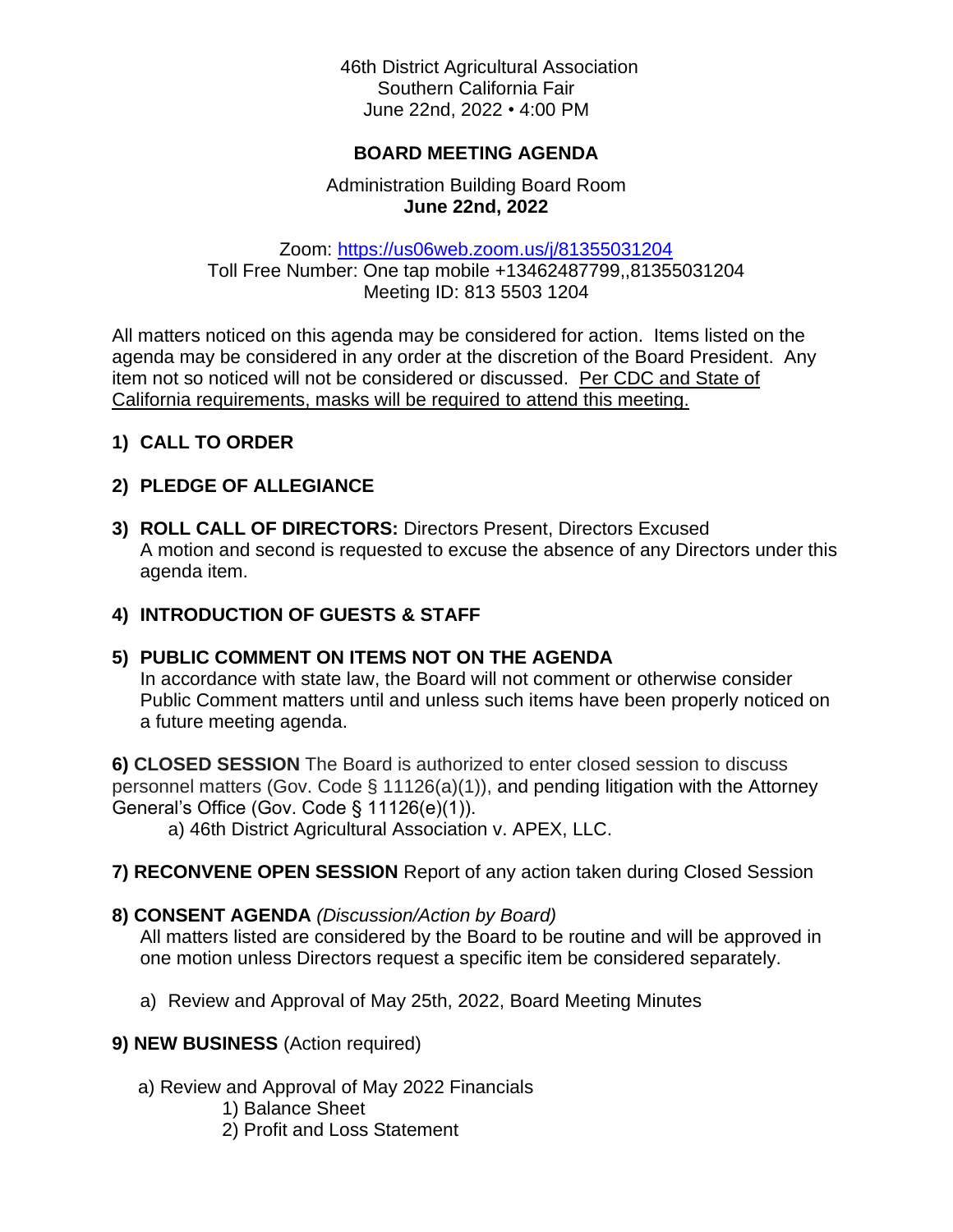## 46th District Agricultural Association Southern California Fair June 22nd, 2022 • 4:00 PM

3) AP Payments/AR Aged Invoices/General Ledger

#### **10) REPORTS AND INFORMATION** (Informational)

- a) Correspondence 1) TBD
- b) Management Consultant Report
	- 1) Day to Day Operations Update
	- 2) Summary of second quarter items from Strategic Plan report DWR, Annual Event, Human Resources and Facilities.
- c) Committee Reports
	- 1) Finance Committee
	- 2) DWR Ad-Hoc Committee
	- 3) Fairgrounds and Contracts Committee
	- 4) Junior Livestock Committee
	- 5) Marketing Committee
	- 6) Policy Committee
- d) Barn Bash Report
- e) Friends of So Cal Fair Report

## f) California Construction Authority Update

- 1) Derby Room Status Update
- 2) DWR Project Oversight
- 3) Draft Facilities Assessment Report
- 4) Draft Annual Bleacher Review Report

#### **11) MATTERS OF INFORMATION:** (Informational – No deliberation/action)

a) Directors' Comments

#### **12) IMPORTANT 2022 DATES: (**Review and Approve**)**

Board Meetings are held on the fourth Wednesday of the month at 4:00 pm unless otherwise specified.

July 27, 2022 August 24, 2022 September 28, 2022 October 26, 2022 \*November 16, 2022 \*December 21, 2022